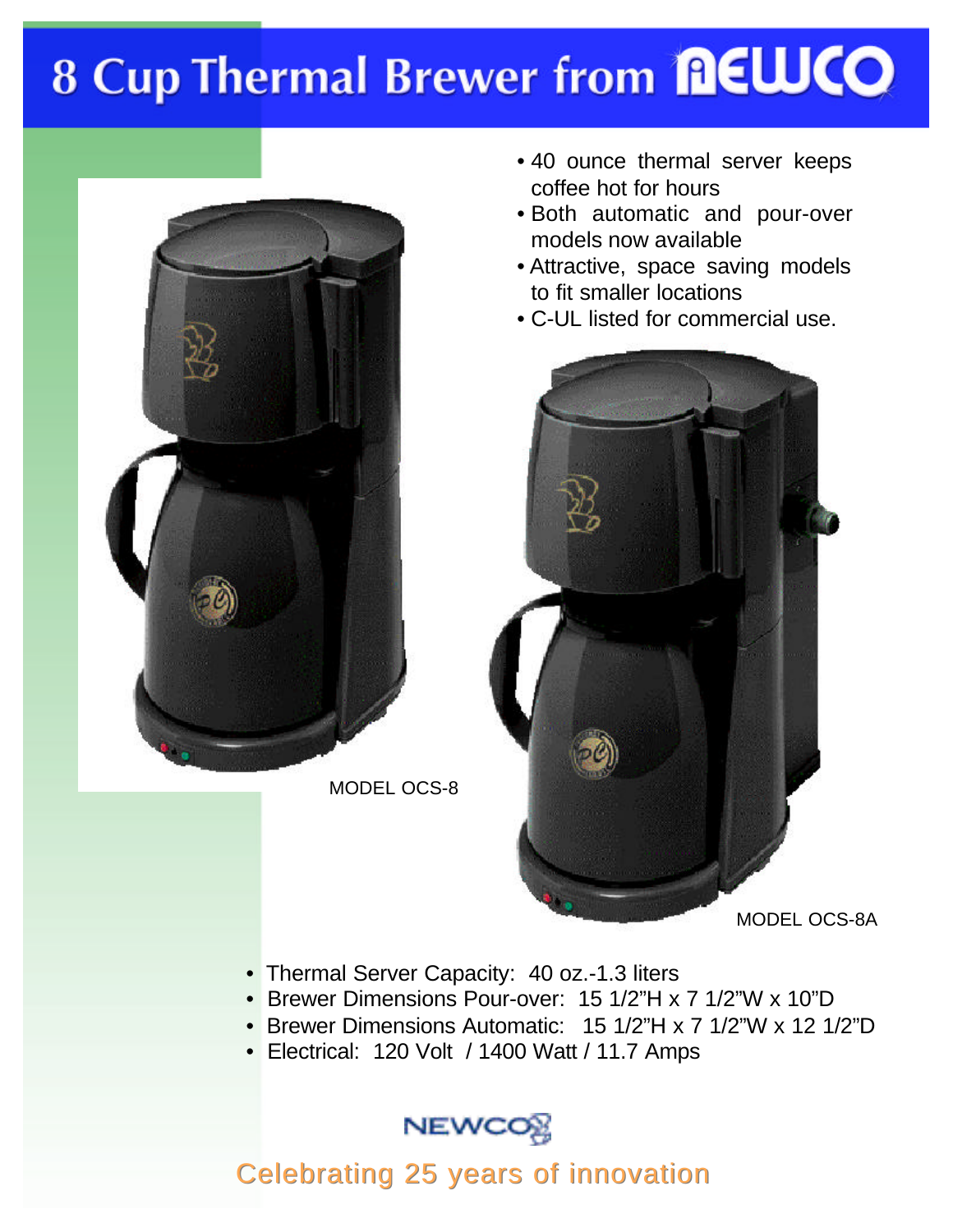# Newco Introduces... The PC PROGRAM.



- g low cost unit allows for each coffee and tea drinker to have their very own Personal Carafe.
- 38 One Personal Carafe per person allows for more choice in brewing selection..
- 多 Dramatically increase the number of pots brewed per day.
- 第 Increased volume means more, smaller accounts can qualify.
- <sup>2</sup> Use the P.C. program to upgrade your existing accounts.

## **Primary Markets**

- 第 Offices that currently fall below the minimum usage and purchase requirements. "Over 3 million offices and growing, of 5 people and below. Over 1 million offices with below 10. These locations have no service!"
- 第 Offices that want to add a gournet coffee program to their menu. "Customers are demanding a choice in the beverage that they consume and are willing to pay for it."
- 第 Offices that want a wider variety of coffees and teas. This program is as individual as you want it to be. Offer variety and sell more product.
- 第 The PC program from Newco. Going places where you have never gone before.

Colobrating 25 Years of Innovation.